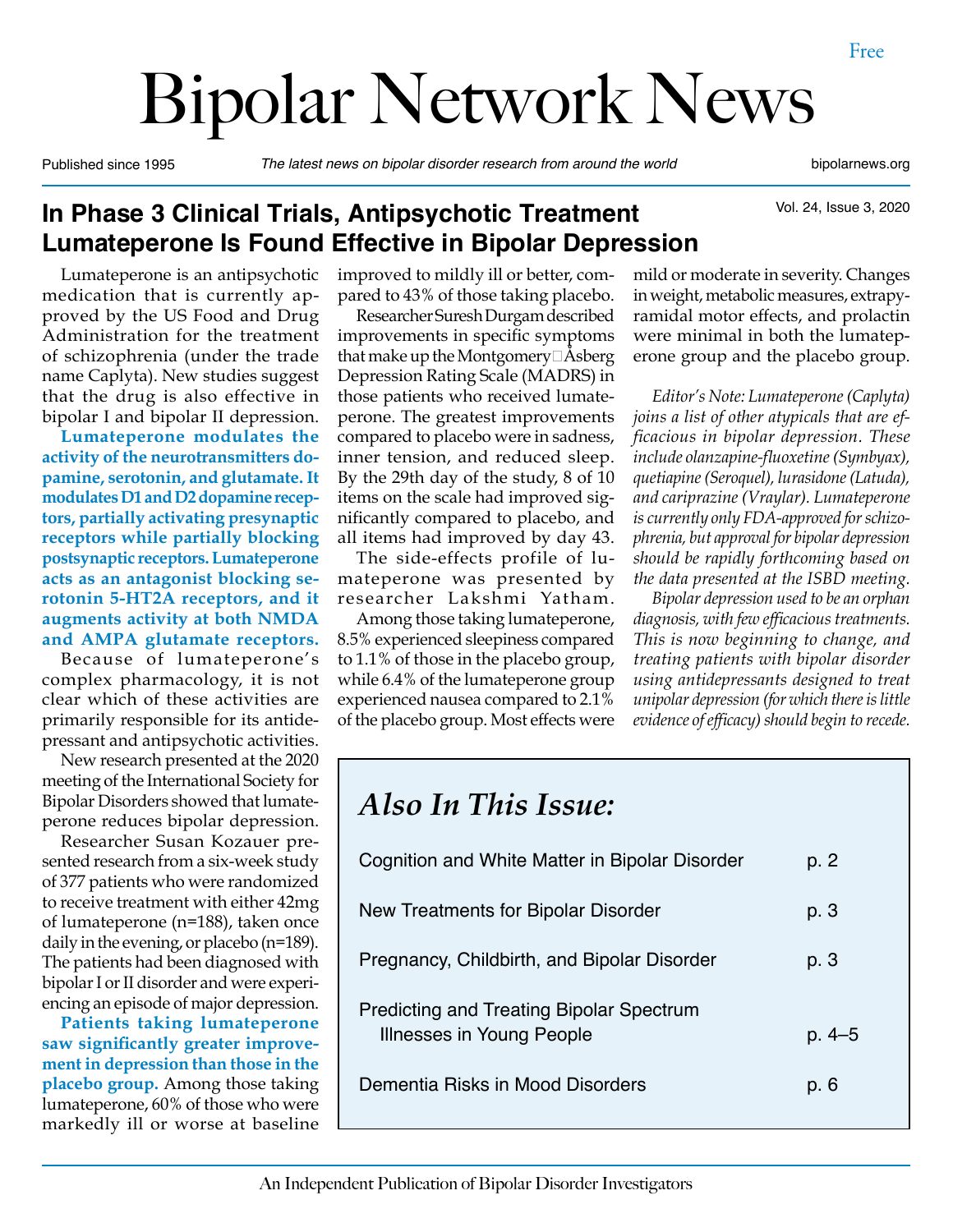## **Cognitive Abnormalities in Patients Newly Diagnosed with Bipolar Disorder**

At the 2020 meeting of the International Society for Bipolar Disorders, researcher Kamilla Miskowiak described a study in which she and her colleagues grouped 158 patients in remission from recently diagnosed bipolar disorder into groups based on their neurocognitive functioning and particularly their emotional processing, and also observed cognitive function in 52 firstdegree relatives of those with bipolar disorder. These groups were compared to 110 healthy control participants.

#### Bipolar Network News bipolarnews.org

**Editor-in-Chief**: Robert M. Post, MD **Managing Editor**: Moira McCauley

The *BNN* is published 4–6 times a year by investigators working with patients with bipolar disorder to better understand the long-term course of illness. The print newsletter is mailed free of charge within the US, and all articles are also published online at bipolarnews.org. A PDF version of the print newsletter is also available on the website.

Although the editors of the *BNN* have made every effort to report accurate information, much of the work detailed here is in abstract or pre-publication form, and therefore cannot be taken as verified data. The *BNN* can thus assume no liability for errors of fact or omission, or lack of balance. Patients should consult with their physicians, and physicians with the published literature, before making any treatment decisions based on information given in this issue or in any issue of the *BNN*.

Dr. Post has consulted on behalf of drug companies including Abbott, Astra Zeneca, Bristol-Myers Squibb, Glaxo-SmithKline, Jansen, and Pfizer.

The opinions expressed in the BNN are solely those of Dr. Post, and do not represent the views of any scientific entity or foundation.

To subscribe or unsubscribe, or if you have questions or comments, please email:

**mccauleybcn@gmail.com**

or contact us by mail at:

#### **BNN**

PO Box 29383 Washington, DC 20017

Note that address changes, especially when done through USPS, may take months to be updated.

**Miskowiak and colleagues identified three clusters among the patients with bipolar disorder: 23% were globally impaired, 31% were selectively impaired, and 46% had normal cognition.** Those who were globally impaired had problems recognizing facial expressions in social scenarios. Cognitive impairment has previously been documented in patients who have had a longer duration or more episodes of bipolar illness.

First-degree relatives of cognitively impaired patients had impaired recognition of facial expressions, but their cognition in non-emotional areas was normal. Miskowiak and colleagues concluded that the impaired affective cognition in relatives of patients with neurocognitive impairment was an indication of inherited risk for bipolar disorder.

*Editor's Note: Children with bipolar disorder also have this deficit in facial emotion recognition. That 23% of recently diagnosed patients with bipolar disorder were globally impaired indicates that some cognitive impairments can emerge early in the course of bipolar disorder. Researcher Lakshmi Yatham has previously found that cognition improves after a first episode of mania only if no further episodes occur in the one year following, indicating that episode prevention is crucial even after a patient's first episode.*

# **White Matter Disturbances in Bipolar Disorder**

At the 2020 meeting of the International Society for Bipolar Disorders, researcher Clare Beasley described the cellular and molecular underpinnings of the white matter abnormalities typically seen in children and adults with bipolar disorder. Researchers consistently see white matter abnormalities in neuroimaging studies of bipolar disorder, but not much is understood about what creates these deficits.

Beasley and colleagues studied autopsy specimens and found that **compared to controls, people with bipolar disorder had a number of abnormalities affecting glial cells, lipid composition, and axons.** 

The researchers found increased density of oligodendrocytes (glial cells that produce the myelin that wraps around axons, the long fibers of nerve cells where impulses travel out to other cells) and an associated protein

called CNP in the prefrontal cortex. The myelin is what makes up white matter, while grey matter consists of cell bodies of neurons and glial cells.

People with bipolar disorder also had differently-shaped astrocytes, another type of glial cell that abuts synapses. The researchers found changes in lipid composition, including phospholipid and fatty acid levels, in the white matter of people with bipolar disorder. There were also problems with axons. Beasley and colleagues noted lower density of axon-associated proteins, which are involved in transport of substances along the axons in people with bipolar disorder.

The authors conclude that these data implicate specific disturbances in oligodendrocytes and axonal function associated with the white matter alterations usually seen in neuroimages of people with bipolar disorder.

# **bipolarnews.org**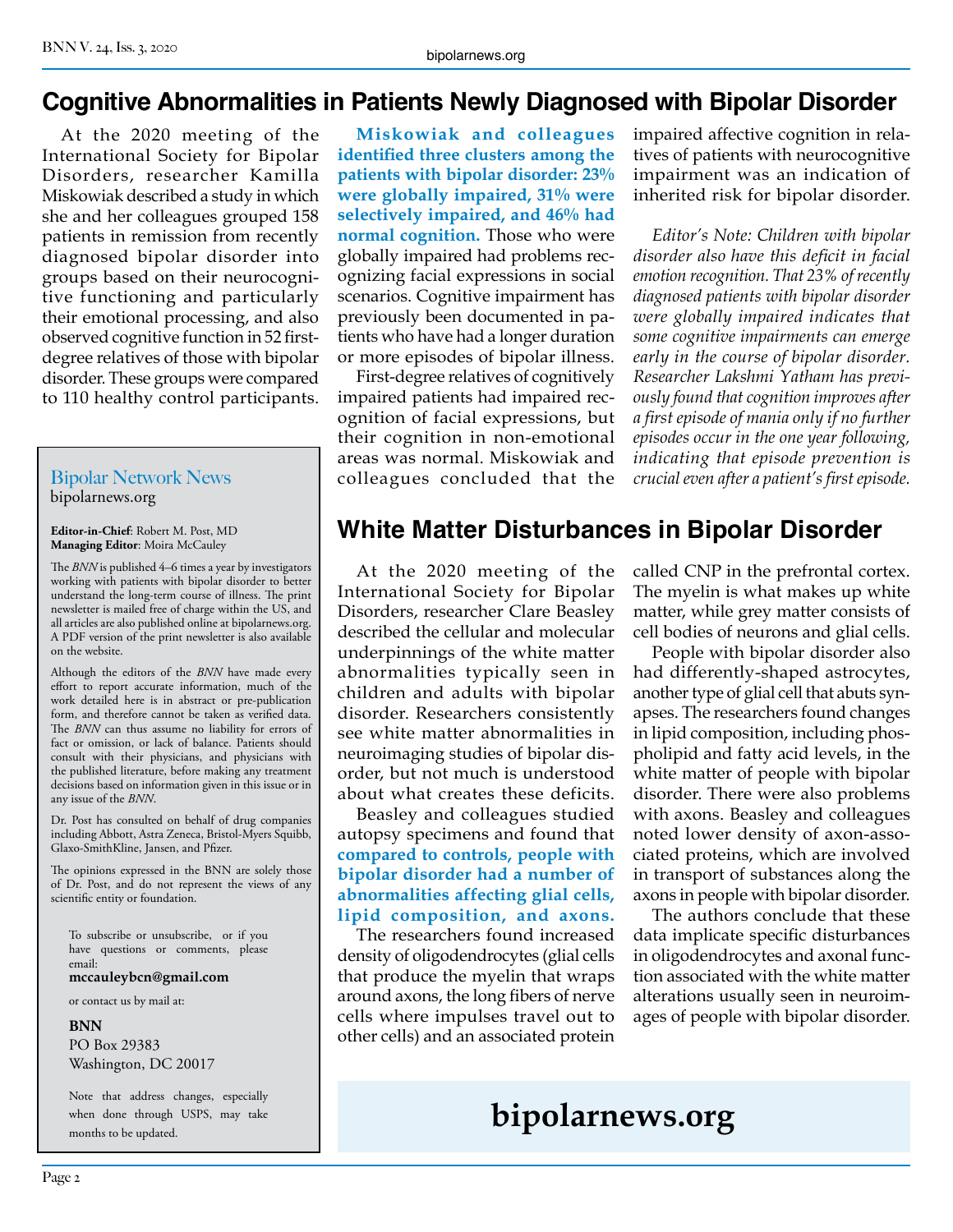#### **Danish Population-Based Study Identifies New Drug Candidates for the Treatment of Bipolar Disorder**

At the 2020 meeting of the International Society for Bipolar Disorders, Lars Kessing of the Psychiatric Center Copenhagen described a study that examined incidence of bipolar disorder among a total of 1,605,365 participants who purchased one of six common medications over a ten-year-period. **The goal of the study was to identify drugs that might be repurposed to prevent or treat bipolar illness.** The drugs that were investigated were nonaspirin nonsteroidal anti-inflammatory drugs (NSAIDs such as ibuprofen), low-dose aspirin, high-dose aspirin, statins, allopurinol, and angiotensin.

Because Denmark has populationbased healthcare data, the researchers were able to identify participants who purchased these medications between 2005 and 2015, and could also assess these participants for two outcome measures: 1) whether they had received a diagnosis of mania or bipolar disorder as an inpatient or outpatient at a psychiatric hospital, and 2) a combined measure of whether they had received a diagnosis for mania or bipolar disorder in any setting or initiated lithium use. The data on these participants were compared to a random sample of 30% of the population of Demark.

Kessing and colleagues found that **among those with steady use of lowdose aspirin, statins (used to lower blood cholesterol), and angiotensin agents (which can lower blood** 

#### **Childbirth and Bipolar Disorder**

In an abstract for virtual presentation at the 2020 meeting of the International Society for Bipolar Disorders, researcher Ian Jones presented evidence that childbirth may trigger onset of bipolar disorder.

Jones found that 15% of women who experience postpartum mood disorders shortly after childbirth will go on to develop bipolar disorder over time. **A previous diagnosis of bipolar affective disorder is the biggest predictor that a woman will be readmitted for postpartum mental illness.**

In addition, one of the biggest risk factors for postpartum mental disorders is a family history of bipolar disorder in first-degree relatives. The risk of postpartum mental disorders also increases when first-degree relatives have a psychiatric illness of any kind.

*Editor's Note: These data are consistent with research on sensitization/kindling, the idea that while early mood episodes may be triggered by psychosocial stress and other endocrine factors, later episodes may emerge more spontaneously. In this case, the stress associated with childbirth can lead to a subsequent bipolar diagnosis (with or without a precipitating stressor) in the future.*

*The psychosocial stress of childbirth and subsequent sleep deprivation can be severe, and those with a history of a mood disorder should seek additional support during such a time.*

**pressure), there was a significant decreased incidence of mania/bipolar disorder on both outcome measures.** 

In contrast, among those taking non-aspirin NSAIDs and high-dose aspirin, there was an increased incidence of bipolar disorder. (There were no statistically significant findings with regard to allopurinol, which is used to treat gout and kidney stones.)

The researchers concluded that population-based studies such as these can be used to identify drugs that may have secondary benefits, in this case low-dose aspirin, statins, and angiotensin agents, which have already been identified as potentially therapeutic in other research.

#### **Bipolar Disorder in Pregnancy and the Postpartum Period**

At the 2020 meeting of the International Society for Bipolar Disorders, researcher Veerle Bergink reported several findings from a recent meta-analysis of articles on pregnancy and bipolar disorder. Bergink and colleagues found that **pregnant women with bipolar disorder have a 37% risk of a postpartum relapse, more than twice the risk of postpartum mental disorders in the general population.**

Using lithium as a treatment in the first trimester of pregnancy increased risk of congenital malformations in the fetus, but the risk was much smaller than previously thought and could be monitored by ultrasound.

Bergink and colleagues also reported that in a sample of 645 women with first-onset postpartum psychosis who received followup over a period of 7 to 25 years, 43% had no subsequent severe episodes outside of the postpartum period.

Another finding was that women with postpartum severe depression or mania had abnormalities in T cells, which are important in immune response.

**It's now faster and easier to join the Child Network! See page 7.**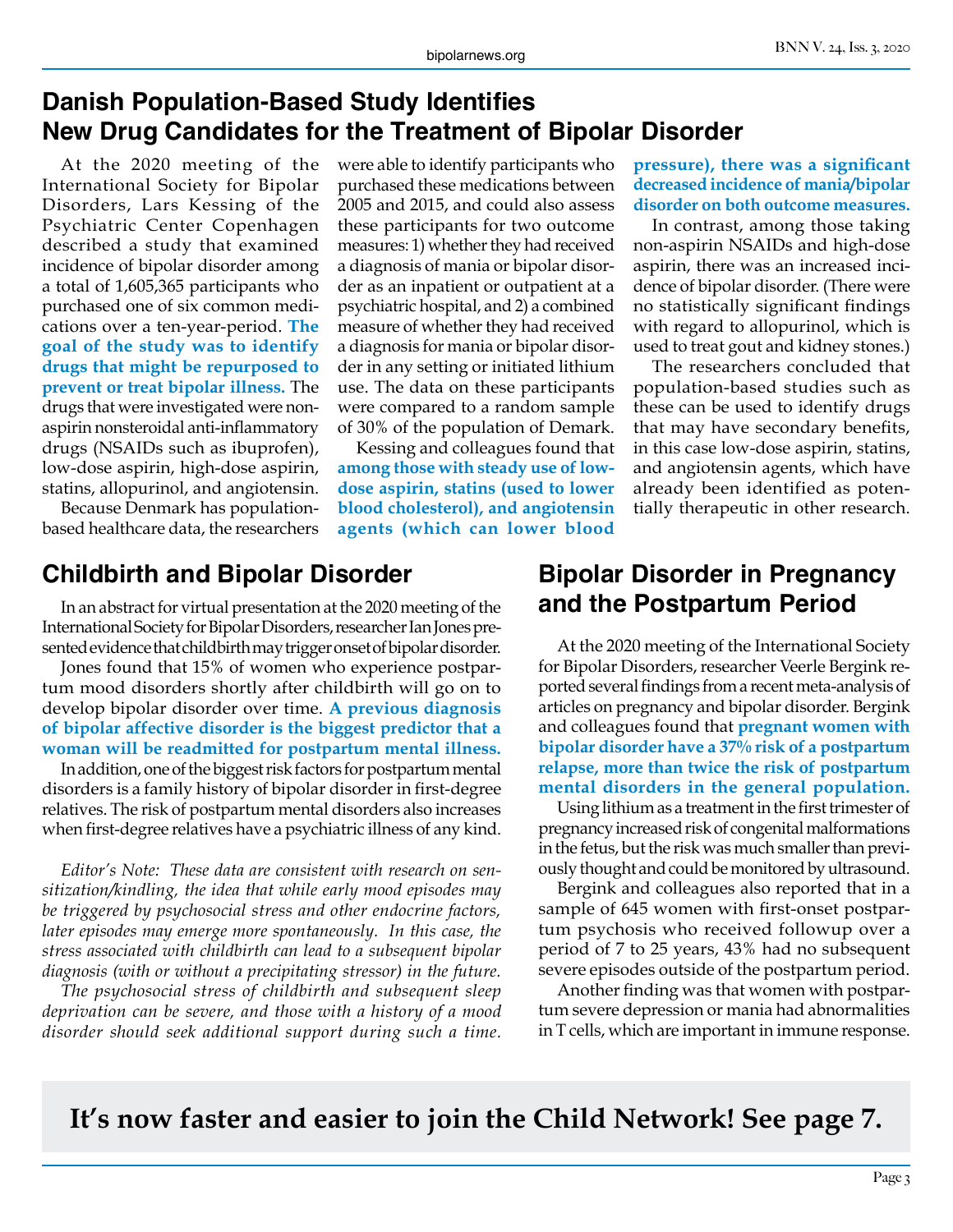# **Lurasidone Effective Long-Term in Pediatric Bipolar Depression**

At the 2020 meeting of the American Society of Clinical Psychopharmacology, researcher Manpreet Singh presented data showing that children aged 10–17 with bipolar depression had an excellent long-term response to the antipsychotic medication lurasidone (trade name Latuda).

Lurasidone has been approved by the US Food and Drug Administration as a monotherapy treatment of bipolar depression in children and adolescents since 2018. Following a six-week double-blind study comparing lurasidone with placebo in 305 children and adolescents, Singh and colleagues carried out an open-label extension study in which all of the young participants, including those in the placebo group, had the option of taking lurasidone for up to two more years.

Of those, 195 children completed one year of treatment, and 93 completed two years of treatment. **Rates of response were 51.0% after the six-week preliminary study; 88.4% at one year; and 91.1% at two years.**  Rates of remission were 24.3% after the six-week study; 61.3% at one year, and 75.6% at two years, while rates of recovery were 17.7% after the preliminary study; 53.8% at one year; and 73.8% at two years.

This improvement in depression had a strong correlation with improvement in functioning, as measured by the Children's Global Assessment score (CGAS). The results show progressive increases in rates of response, remission, and recovery with duration of treatment that are associated with improvement in functioning.

# **Early Precursors of Mood Disorders in Young Children of Parents with Bipolar or Unipolar Disorder**

At the 2020 meeting of the International Society for Bipolar Disorders, researcher Caroline Vandeleur presented findings from a 13-year study of children in Switzerland who have a parent with bipolar disorder or major depressive disorder. In contrast to the findings from the US presented by Danella Hafeman (see article at right), Vandeleur and colleagues found no evidence of psychopathology in 4 year-olds. They did find that in 7-year-olds, children of a parent with major depressive disorder were four times more likely to have a separation anxiety disorder.

In an overall sample of 449 children with a mean age of 10 who were followed up for 13 years, major depression tended to be preceded by anxiety disorders. **Participants who went on to be diagnosed with bipolar disorder had earlier symptoms of depression, subthreshold hypomania, conduct disorders, and drug abuse.** These were especially common in those who had a parent with bipolar disorder.

*Editor's Note: These data indirectly confirm other observations in which children at high risk for mood disorders in the US showed earlier signs of psychopathology than those in other countries including the Netherlands and Canada.*

# **Clinical Risk Prediction in Youth at Risk for Bipolar Spectrum Disorder**

Researchers from two 15-year studies of bipolar youth, COBY (The Coarse and Outcome of Bipolar Youth Study) and BIOS (Bipolar Offspring Family Study), have used the longitudinal data from their studies in order to create a risk calculator that can predict an individual's likelihood of illness.

At the 2020 meeting of the International Society for Bipolar Disorders, researcher Danella Hafeman presented research on a risk calculator that predicts the 5-year risk for onset of a bipolar disorder spectrum diagnosis (BPSD) in young people at high risk and can reasonably distinguish those who will receive a diagnosis from those who will not.

**Some of the factors used in the risk calculator include dimensional measures of mania, depression, anxiety, and mood lability; psychosocial functioning; and the age at which parents were diagnosed with a mood disorder.**

Hafeman reported that there was a 25% risk that offspring of a bipolar parent would develop a bipolar disorder spectrum diagnosis. In a population ranging in age from 6 to 18 years, Hafeman and colleagues found that anxiety and depression symptoms were a sign of vulnerability to a bipolar spectrum disorder, while subthreshold manic symptoms indicated that a bipolar spectrum disorder could soon emerge. Sudden or exaggerated changes in mood were also an important predictor of BPSD.

**Hafeman and colleauges noted that even in children as young as 2 to 5 years old, there were already signs of anxiety, aggression, attention problems, depression, and sudden mood changes in those who would go on to receive a diagnosis of bipolar spectrum disorder.**

The researchers were also able to predict which patients with BPSD would have a relapse. According to Hafeman and

*Continued on Page 5*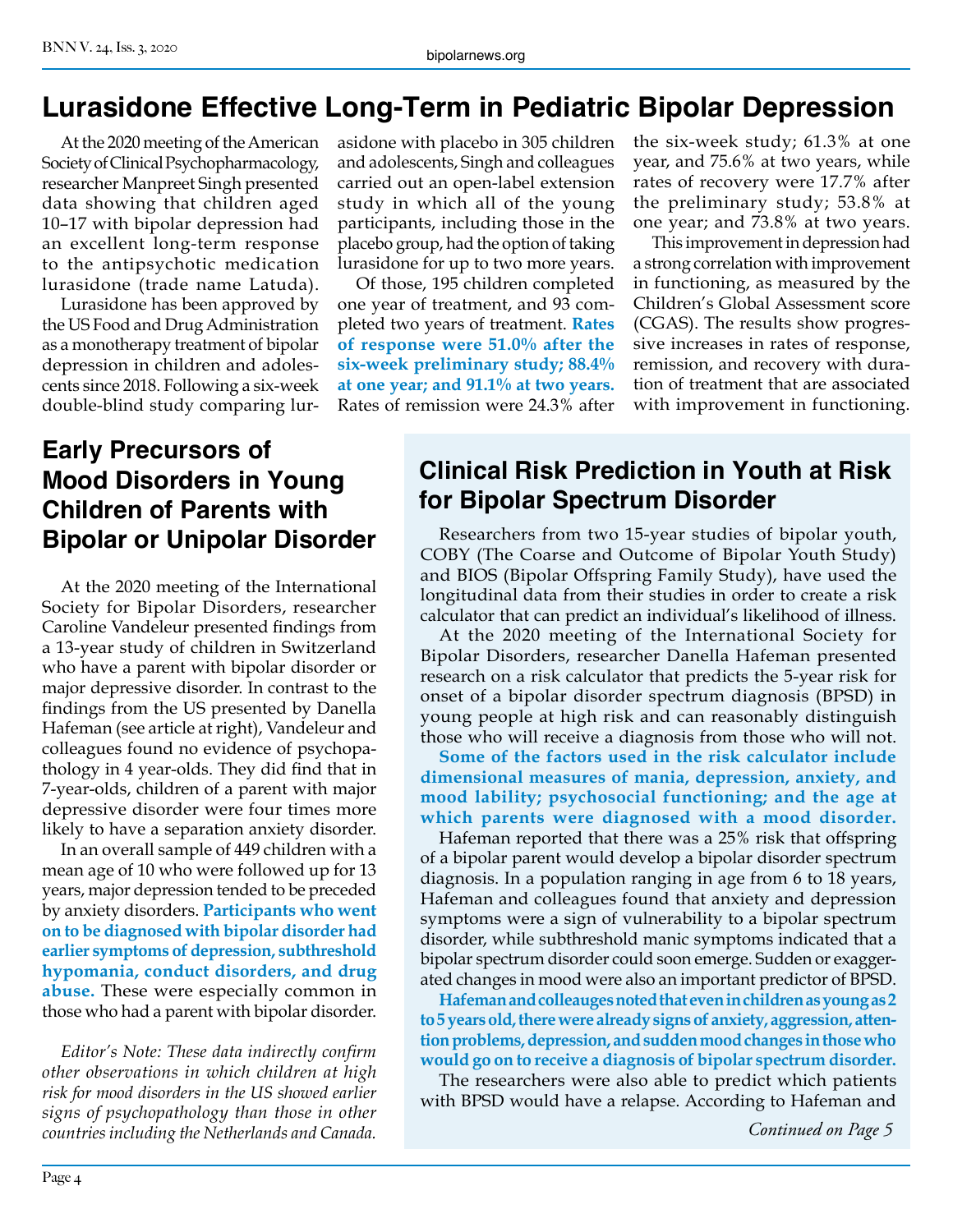### **Characteristics of Youth with Bipolar Spectrum Disorders**

In a 2020 article in the Journal of Child and Adolescent Psychopharmacology, researcher Gonzalo Salazar de Pablo and colleagues described characteristics of youth with three different bipolar spectrum disorders: bipolar I disorder, bipolar disorder not otherwise specified (NOS) and mood disorder (MD) not otherwise specified. The participants were hospitalized adolescents aged 12–18 years, who were highly impaired with hallucinations, delusions, incoherence, or inability to function.

Mania (especially irritability) and depressive symptoms were common in all three groups.

**Many of the youths had comorbid conditions. Approximately 40% of each diagnosis group had an** 

# **Clinical Risk Prediction in Youth**

#### *Continued from Page 4*

colleagues, "The most influential recurrence risk factors were shorter recovery lengths, younger age at assessment, earlier mood onset, and more severe prior depression."

*Editor's Note: Offspring of a parent with bipolar disorder are at high risk for anxiety, depression, attention deficit hyperactivity disorder (ADHD), oppositional defiant disorder, and bipolar disorder. Parents should be alert for the symptoms of these illnesses and seek evaluation and treatment for their children as necessary. Parents should also be aware of the risk factors above that contributed to the risk calculator.*

*Parents can aid physicians in their evaluation by joining our Child Network and keeping weekly ratings of their children's symptoms of depression, anxiety, ADHD, oppositional behavior, and mania. Access this resource at our website bipolarnews.org (click on the tab for Child Network).*

**anxiety disorder. Attention deficit hyperactivity disorder (ADHD) was seen in 29.2% of those with bipolar I disorder, 34.5% of those with bipolar NOS, and 43.5% of those with mood disorder NOS. Oppositional defiant disorder was seen in just over 20% of those with bipolar I or bipolar NOS, and just over 30% of those with mood disorder NOS.** Substance use disorders were seen in 8.3% of those with bipolar I and about 21% of those with bipolar NOS or mood disorder NOS. Many of the participants had moderate to severe suicidality.

The median delay before the adolescents received treatment for their moderate to severe symptoms was 21 to 25 weeks. After discharge from the hospital, the adolescents with bipolar I, bipolar NOS, and mood disorder NOS were typically treated with atypical antipsychotics (79.2%, 62.1%, and 56.5%, respectively), mood stabilizers (66.7%, 31.0%, and 34.8%), and lithium (58.3%, 20.7%, 30.4%), with greater use of mood stabilizers and lithium than on admission and less use of antidepressants. Few children were on ADHD medications on admission, and even fewer (4-9%) on discharge.

The authors conclude: **"Youth with BD-I, BD-NOS, and MD-NOS experience considerable symptomatology and are functionally impaired, with few differences observed in psychiatric comorbidity and clinical severity. Moreover, youth with BD-NOS and MD-NOS undergo a [long] period with subthreshold manic symptoms, enabling identification and, possibly, preventive intervention of those at risk for developing [bipolar disorder] or other affective episodes requiring hospitalization."**

*Editor's Note: These findings replicate many others in the field indicating that children with bipolar spectrum disorders, even those with symptoms short of a full-blown bipolar I diagnosis, are highly impaired*  *with multiple comorbidities and high levels of suicidality and other dangerous symptoms. These patients deserve systematic pharmacological intervention based on an extensive clinical treatment literature.* 

*The only thing the authors failed to address is that not only does no such clinical treatment literature exist, but there does not seem to be any recognition by the National Institute of Mental Health and other funding bodies that a series of treatment-oriented studies in children and adolescents is urgently needed.* 

*The 2010 epidemiological studies of Kathleen Merikangas and colleagues indicate that 2.2% of adolescents have a bipolar spectrum diagnosis and that 80% of those young people are not in any kind of treatment. This is in part driven by a lack of consensus about appropriate treatment. The magnitude and seriousness of this illness creating lifelong problems, disability, cognitive impairment, and the loss of more than a decade of life expectancy is a public health catastrophe.*

*In the 1980s, AIDS protesters had to raise awareness, protest, and clamor for treatment studies in a highly confrontational manner before AIDS research was appropriate funded. Anthony Fauci, Director of the National Institute of Allergy and Infectious Disease since 1984, has said he was finally convinced that the AIDS protestors were correct, and he then joined forces with them to foster and accelerate treatment studies. The prognosis for AIDS changed from certain death in the 1980s to a manageable illness today.*

*We need leaders to demand attention to the lack of studies in bipolar disorder at a threshold that cannot be ignored by leaders of the NIMH. Patient advocacy groups must push the NIMH to fund treatment studies for bipolar disorder. It is clear that without some new form of pressure, the NIMH will fail in its stated mission to help make the lives of those with serious mental illness less grave. The current generation and many in the future generations of patients with bipolar disorder will otherwise face disaster.*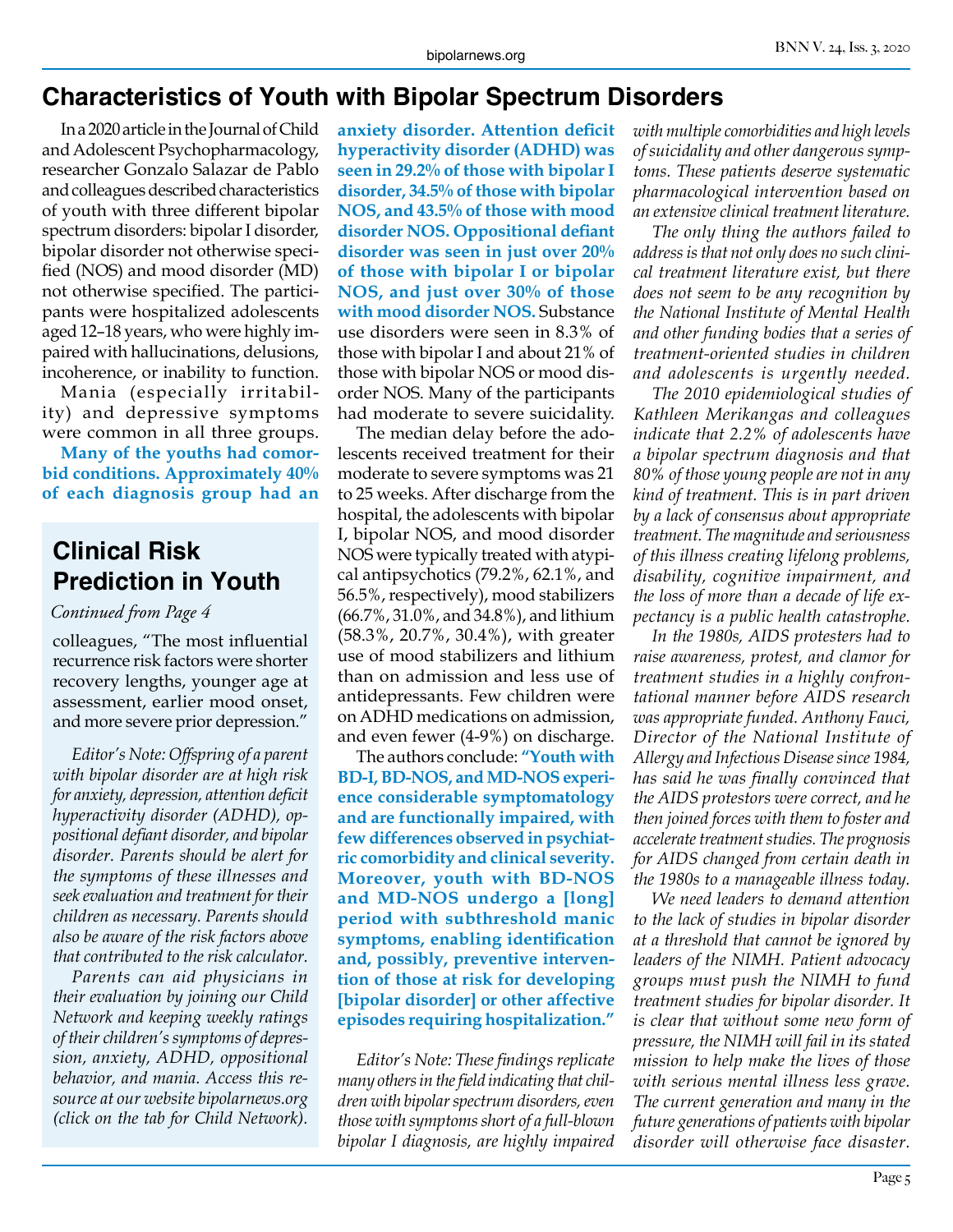# **Increased Dementia Risk in Bipolar Disorder**

At the 2020 meeting of the International Society for Bipolar Disorders, researcher Flavio Kapczinski described a recent meta-analysis of 10 studies that found that bipolar disorder is a risk factor for dementia, and that lithium treatment can decrease the incidence of dementia in people with bipolar disorder.

The ten studies included a total of 6,859 participants with bipolar disorder and 487,966 healthy control participants. **People with bipolar disorder were 2.96 times more likely to develop dementia than those without bipolar disorder.** Five of the studies included information about treatment with lithium, which was found to decrease the risk of dementia among those with bipolar disorder by a little more than half (0.54).

Five studies also revealed that the risk of progression to dementia was higher among those with bipolar disorder than among those with major depressive disorder. In addition, one of the ten studies explored predictors of dementia in people with bipolar disorder and found that those who experienced more mood episodes had a higher risk of dementia.

*Editor's Note: It appears that the number of mood episodes a person experiences predicts dementia, and it has previously been found to predict the emergence of cognitive impairment. Prevention is the name of the game, and lithium is the best defense. My new mantra: "Prevent Episodes, Protect the Brain, Use More Lithium."*

# **No Association of Benzodiazepines, Z Drugs and Other Anxiolytics with Dementia**

Benzodiazepines, so-called Z-drugs (such as zolpidem, zopiclone, and zaleplon), and other anxiolytics are commonly prescribed drugs that have some cognitive side effects. For this reason, **there has been concern that the drugs may increase risk of dementia, and small studies had suggested that this might be the case. However, a new large study found no subsequent dementia risk after taking these drugs.**

In a 2020 article in the *American Journal of Psychiatry*, researchers Merete Osler and Martin Balslev Jørgensen described a cohort and nested case-control study of 235,465 adult patients in Denmark in which they found no association of benzodiazepines, Z-drugs, or other anxiolytics with a subsequent diagnosis of dementia. Participants were patients over the age of 20 who were hospitalized for an affective disorder. Of these, 75.9% had been prescribed one of the drugs in question, and 4.2% went on to be diagnosed with dementia.

While participants in this study who had the lowest use of benzodiazepines or Z drugs showed a minimal increased risk of dementia compared to those who took none of these drugs, those who had the highest use of benzodiazepines and Z drugs actually had the lowest incidence of dementia in the study.

The previous studies may have been "confounded by indication" meaning they did not take the underlying psychiatric condition for which the drugs were prescribed into account.

#### AD

# **Online Consultations with Robert M. Post, MD During the COVID-19 Pandemic**

*BNN* Editor Dr. Robert M. Post worked at the National Institute of Mental Health for 35 years, and has been in private practice for the past 15 years. He offers extensive one-time consultations for children and adults with difficult-to-treat mood disorders from his office in Bethesda, Maryland.

During the current pandemic Dr. Post is offering virtual meetings via Skype, FaceTime, or phone. If you are interested, please call his research assistant, Katrin Kutlucinar at 301-530-8245 to set up an appointment. See **robertmpostmd.com** for further details.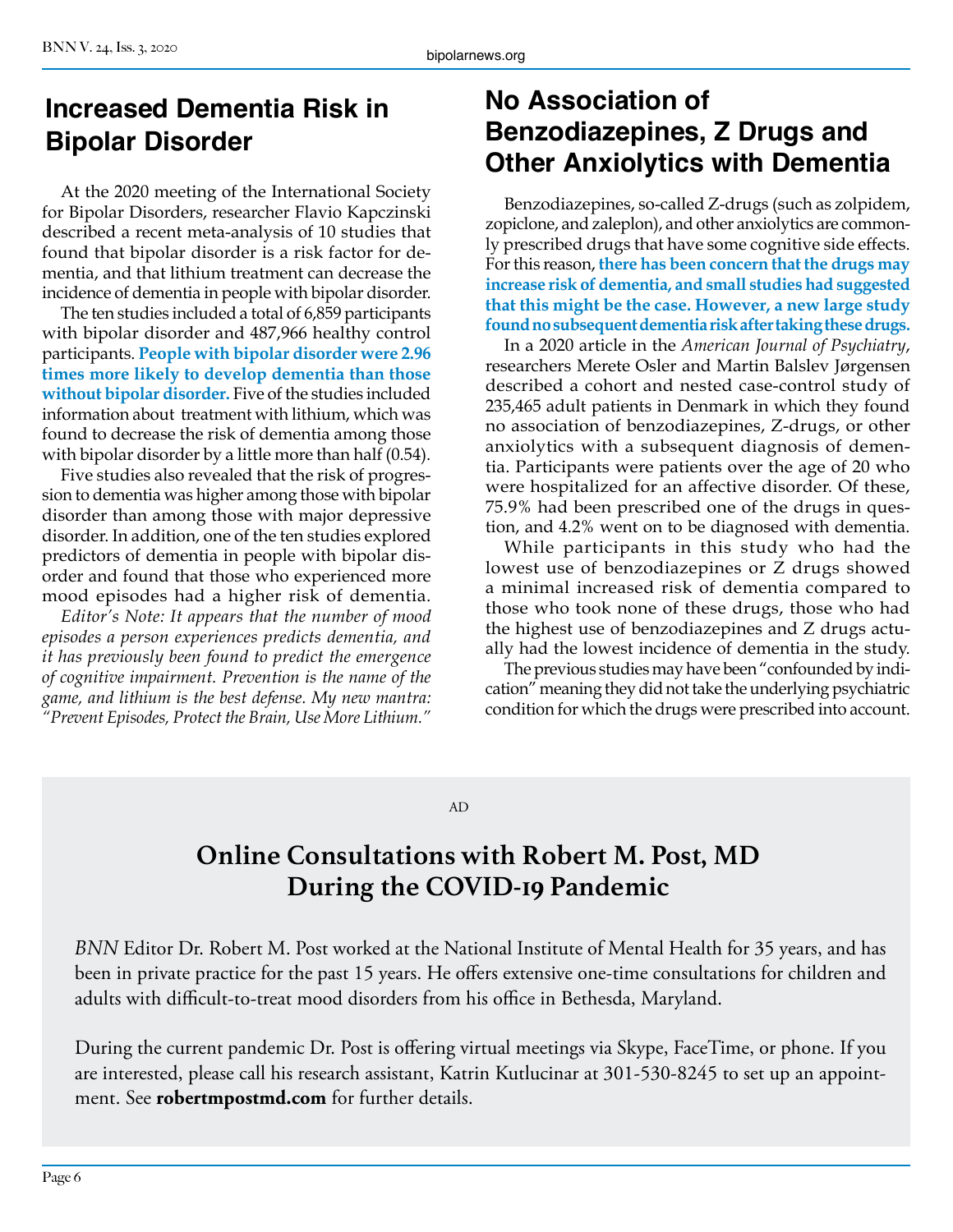#### **Is Your Child at Risk for a Mood Disorder? Join the Child Network!**

74% of children who have a parent with bipolar disorder (Axelson et al. 2015) and 80% of those who have a parent with unipolar depression (Weissman et al. 2006) will develop a major psychiatric illness upon long-term follow up. These illnesses, including depression, anxiety, oppositional behavior, substance abuse, often go unrecognized for long periods of time.

#### **Joining the Child Network could help families and doctors identify these illnesses earlier.**

**The Child Network is specifically for parents of children ages 2 to 12 who are at high risk for a mood disorder or have symptoms of a mood disorder. Parents assess their child weekly using a secure website.** There is also a short demographic questionnaire and a more detailed symptom checklist to be filled out once a year. The network will collect information about which treatments children are already taking, how effective they are, and for which children.

We believe that this network will be helpful to its participants. Parents will be able to print out the ongoing weekly ratings in a graphic form so that the child's symptoms and responses to any treatments they receive over time can easily be visualized (as illustrated below).



**0 - Severity None:** None

**1 - Severity Mild/Infrequent**: Minimal impact on usual roles

**2 - Moderate Symptoms/Often:** Definitely some dysfunction in usual roles **3 - Severe Symptoms/Much of the Time:** Major dysfunctions in usual roles

We hope that this brief description of the Child Network study helps to orient you to its purpose. Please urge parents to use this new tool. Visit **bipolarnews.org** and click on the tab for the Child Network or go directly to http://bipolarnews.org/?page\_id=2630 to learn more about the Child Network and to access the informed consent documents.

Thank you for your time and interest in the Child Network.

Robert M. Post, MD and Michael Rowe, PhD Bipolar Collaborative Network, and Robert L. Findling, MD, MBA, Principal Investigator This research study is IRB approved by the Johns Hopkins University School of Medicine Research Study, Principal Investigator: Robert L. Findling, MD, MBA , IRB Study #00026940